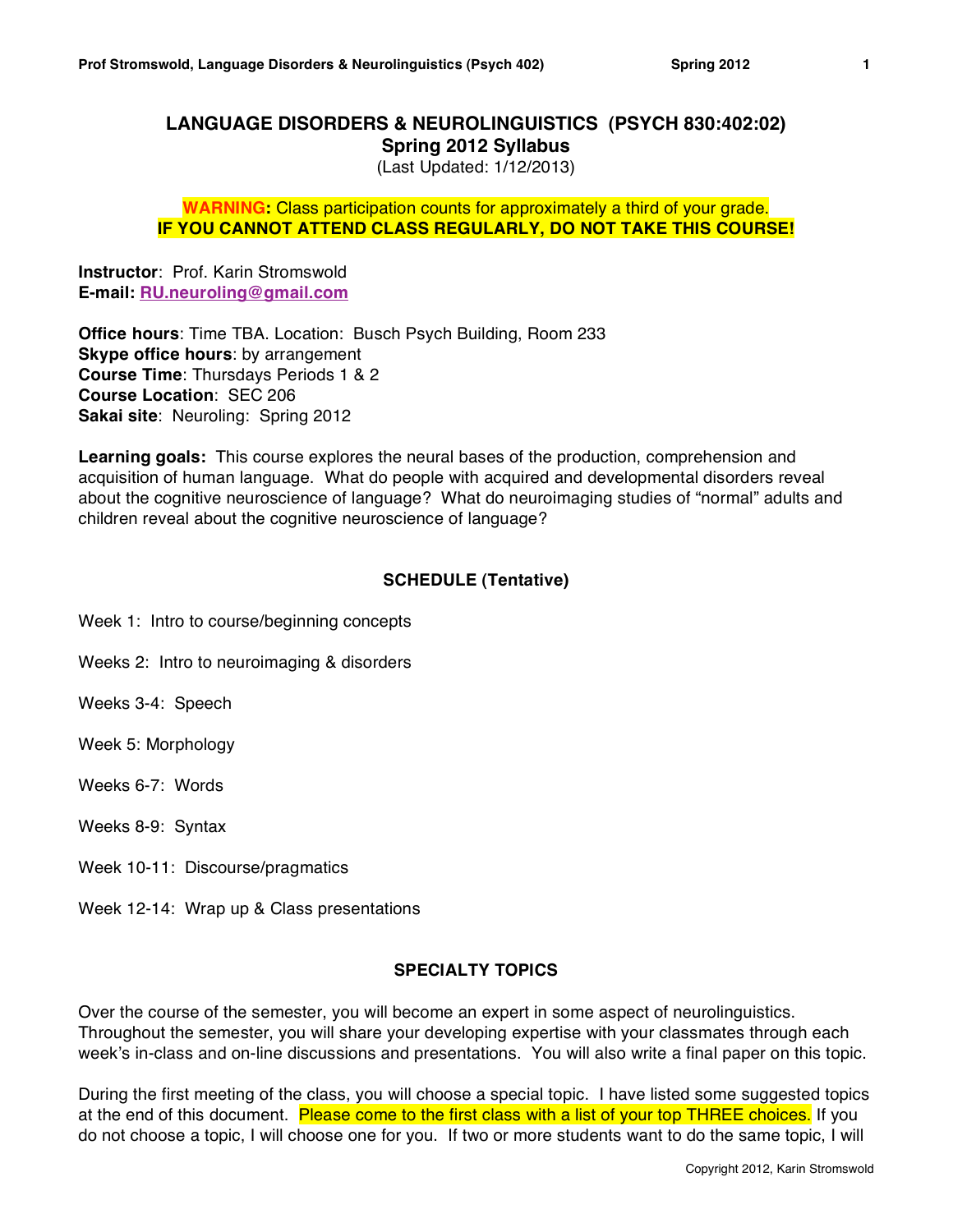choose one student at random. If you want to do something that is not on the list, please email RU.neuroling@gmail.com before the first class saying what the topic is and why you are interested in it.

# Adult disorders

- $\triangleright$  Broca's aphasia
- Wernicke's aphasia
- $\triangleright$  "Other" aphasia (transcortical motor aphasia, transcortical sensory aphasia, subcortical aphasia)
- $\triangleright$  Right hemisphere brain damage
- $\triangleright$  Schizophrenia
- Alzheimer's disease/dementia
- $\triangleright$  Parkinson's disease
- $\triangleright$  Huntingtons disease
- $\triangleright$  Acquired dysarthria
- $\triangleright$  Apraxia
- $\triangleright$  Acquired language disorders in multilingual people
- $\triangleright$  Mesial temporal lobe epilepsy

# Pediatric disorders

- $\triangleright$  Specific language impairment expressive
- $\triangleright$  Specific language impairment receptive
- $\triangleright$  Auditory processing disorder
- $\triangleright$  Acquired traumatic brain injuries (focal brain injuries, hemispherectomy)
- Acquired eliptiform aphasia (Landau-Kleffner Syndrome)
- > Autism & Aspergers Syndrome
- $\triangleright$  Williams syndrome
- $\triangleright$  Down syndrome
- $\triangleright$  Developmental dyspraxia and dysarthria
- $\triangleright$  Speech sound disorders
- $\triangleright$  Stuttering, Cluttering and dysfluency
- $\triangleright$  Semantic/pragmatic disorder
- $\triangleright$  Prematurely born children
- $\triangleright$  In utero exposure to (licit and illicit) drugs and alcohol
- $\triangleright$  FoxP2
- $\triangleright$  Other genetic disorders (e.g., Prader-Willi, Rett syndrome, Cru-du-chat, Fragile X etc.)
- $\triangleright$  Sex chromosome disorders (e.g., Kleinfelter's syndrome, Turner's syndrome) and other disorders affecting sex steriods (e.g., congenital adrenal hyperplasia)
- $\triangleright$  Dyslexia
- $\triangleright$  Non-verbal learning disorders (e.g., ADHD, dyscalculia, sensory integration disorders)

# Neurolinguistics of neurologically intact "special" populations

- $\triangleright$  Multilingual people
- $\triangleright$  Deaf native signers
- $\triangleright$  Hearing impaired people not exposed to sign language from birth (including cochlear implants, linguistic isolates)

# Neuromaging studies of typical populations

- $\triangleright$  fMRI & PET studies of normal adults
- $\triangleright$  ERP & MEG studies of normal adults
- $\triangleright$  fMRI studies of normal children
- $\triangleright$  ERP & MEG studies of normal children
- $\triangleright$  Optical imaging (NIRS)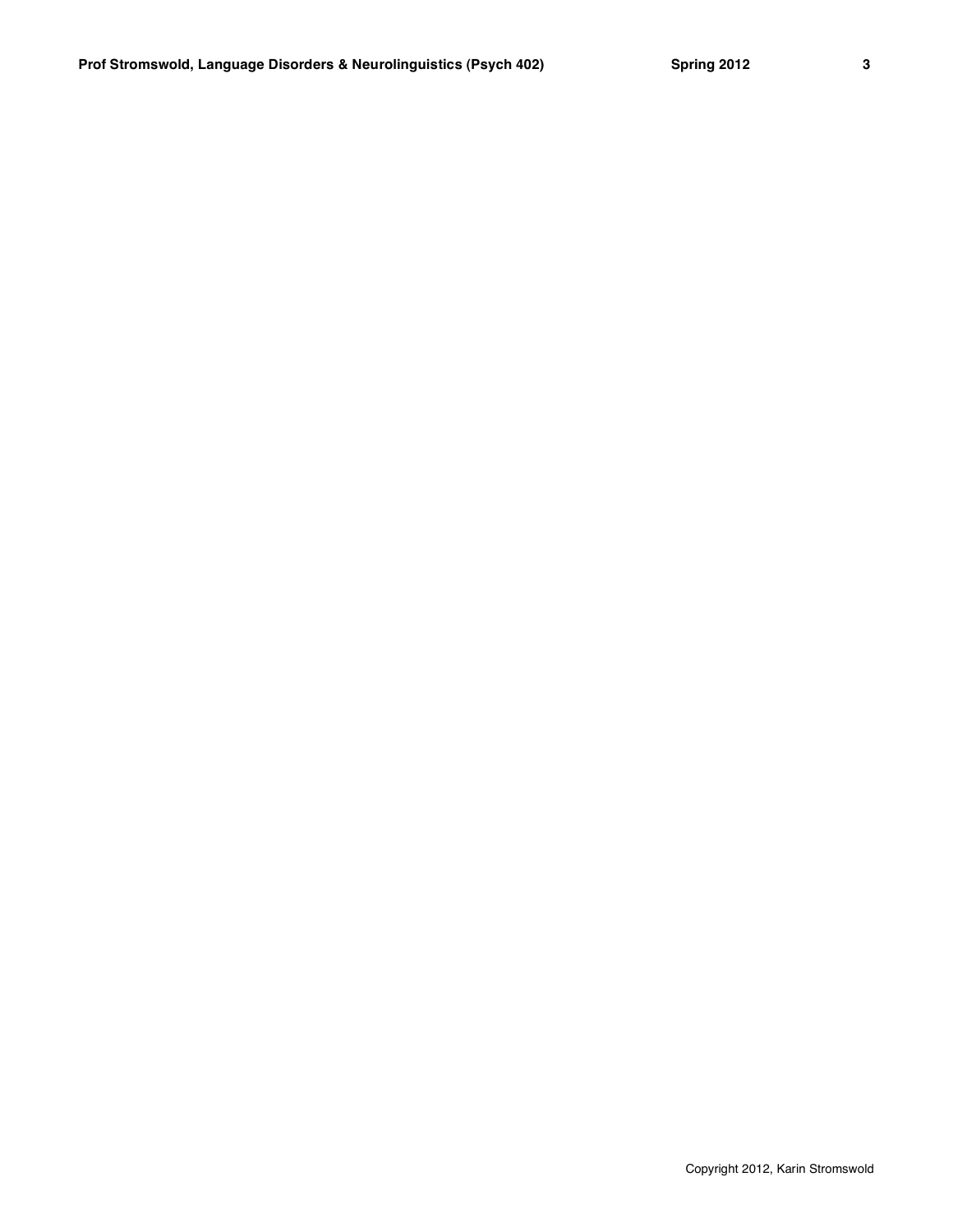### **READINGS**

### **Required Textbook**

Ingram, J.C.L. 2007. *Neurolinguistics: An Introduction to Spoken Language Processing and its Disorders.* Cambridge University Press.

[Selected chapters from: Stemmer, B., & Whitaker, H., eds. (2008) *Handbook of the Neuroscience of Language*. Academic Press].

#### **Highly recommended additional books that are entertaining (and cheap!):**

Goldberg, S. 2010. *Clinical Neuroanatomy Made Ridiculously Simple* (Any edition is fine, but the more recent ones come with nice supplementary AV materials)

Pinker, S. 1994. *The Language Instinct.* (Any edition is fine)

#### **Course-wide readings (tentative)**

Most weeks, there will be 1 or 2 assigned readings that will be read by all of the students in the class. Here is a tentative list

Week 1: Intro to language: Ingram, chapters 1 & 2

Week 2: Intro to neurolinguistics: Ingram, chapters 3 & 4; Stemmer & Whitaker (S&W), chapter 6

Week 3-4: Speech: Ingram, chapters 5, 6, 8; Stemmer & Whitaker (S&W), chapter12

Week 5: Morphology: Ingram, chapter 9; S&W, chapter 13

Week 6-7: Words: Ingram, chapters 7, 10 and 11; S&W, chapter 14

Week 8-19: Syntax: Ingram, chapters 12, 13, and 14; S&W, chapter 15

Week 10-11: Discourse/pragmatics: Ingram, chapter 15 & 16; S&W, chapter 16-17

#### **Special readings**

In addition to the general readings, each week, you must find and read an additional paper about his or her special topic as it relates to the aspect of language being discussed that week. (See the "FINDING SPECIAL READINGS" at the end of this syllabus.) For example, if your topic is Aspergers syndrome, for the speech production week, you might read a neuroimaging paper of speech production in Asperger's, a paper that discusses what aspect(s) of speech are most affected (usually prosody) and what aspects are least affected (usually phoneme articulation). If you cannot find anything about your disorder and the topic, find and read a neuroimaging paper that covers the neural bases of that aspect of language in normal people.

Special readings must be geared to scientists. Summaries, books or articles that appear in the popular press (e.g., New York Times, Scientific American, Time Magazine, etc.) or are geared to the lay public (e.g., Wikipedia entries, NIH summaries, websites for parents or patients) do not count.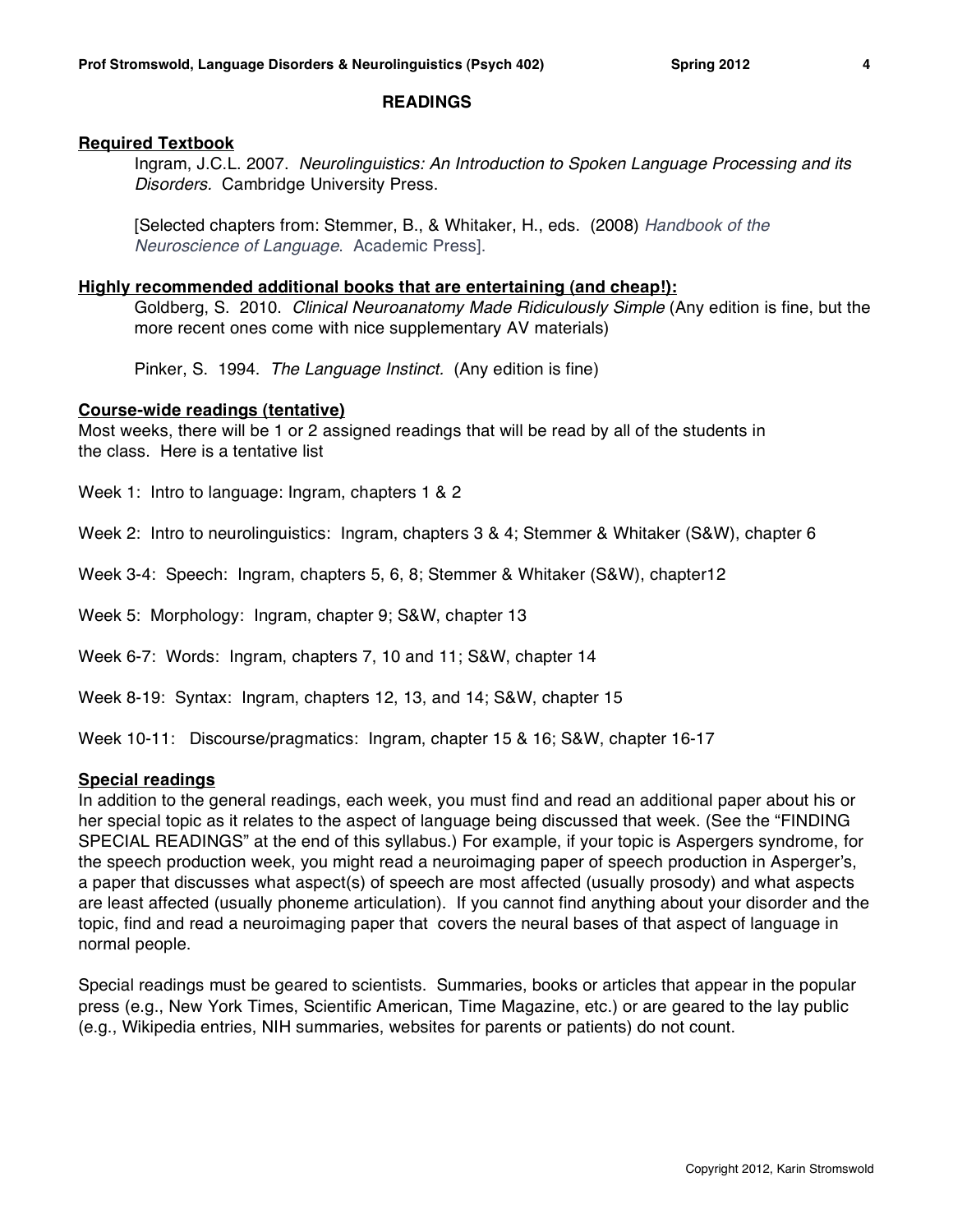# **REQUIREMENTS & GRADING**

### **Class participation:** 28 points

This is a seminar and, thus, participation of every person in each class is a critical component of the class. You can earn up to 2 points for each class.

Grading will be as follows:

- o 0 points: didn't attend
- o 1 point: attended, but did not contribute much to class discussion
- $\circ$  2 points: attended and made substantive contributions to class discussion

# **Weekly "Disorder" Power Point slides:** 10 points

Every week, you will make 1-2 (absolute max  $=$  3) power point slides that summarize what "your" disorder reveals about the cognitive and/or neural bases of the topic under discussion. The full citation for your individual reading(s) for that week should be given on the first slide.

Slides must be posted to the sakai site no later than 12 pm the Tuesday before the class. Slides that are posted after Tuesday 6 pm and before Wednesday 12 pm will get ½ credit. No credit will be given for slides that are posted later than Wednesday 12 pm.

Disorder slides will be graded as follows

- o 0 points: you didn't post anything or your slides are grossly inadequate
- $\circ$  0.5 points: your slides are an adequate summary of the material from that week's coursewide readings and your individual readings for that week)
- $\circ$  1 point: your slides are good (e.g., clear, well organized, have links to demos etc).

# **"Your" week: Power Point presentation & critiques**: 15 points

Once during the course, you and one or two other student will create a Power Point presentation for that week's topic and be my assistants in leading that week's class. Your Power Point presentation will be based, in part, on the "Special Topic" slides that each student makes for that week. In addition to creating a Power Point presentation, you will critique each student's Special Topic slides for that week. You may create a joint Power Point presentation with the other student(s) assigned to your topic, or you may create a separate presentation.

Your Power Point presentation and critiques of the other students' Special Topic slides are due no later than 8 pm on the Wednesday before the class. You will receive ¾'s credit for presentations/critiques submitted after Wednesday 8 pm, but before the class. No credit will be given for work submitted after this point.

# **Weekly essays**: 25 points

Most weeks you will write a short (1-2 pages double spaced) essay on that week's topic. You may use books, notes and any references you can find. Essays are due by the beginning of the following Thursday's class. Late essays will receive half credit. Essays that are more than 6 days late will receive no credit.

Grading will be as follows:

- $\circ$  0 points: you didn't hand anything in, or your answer was grossly inadequate
- o 1 point: your answer was adequate
- o 2 points: your answer was good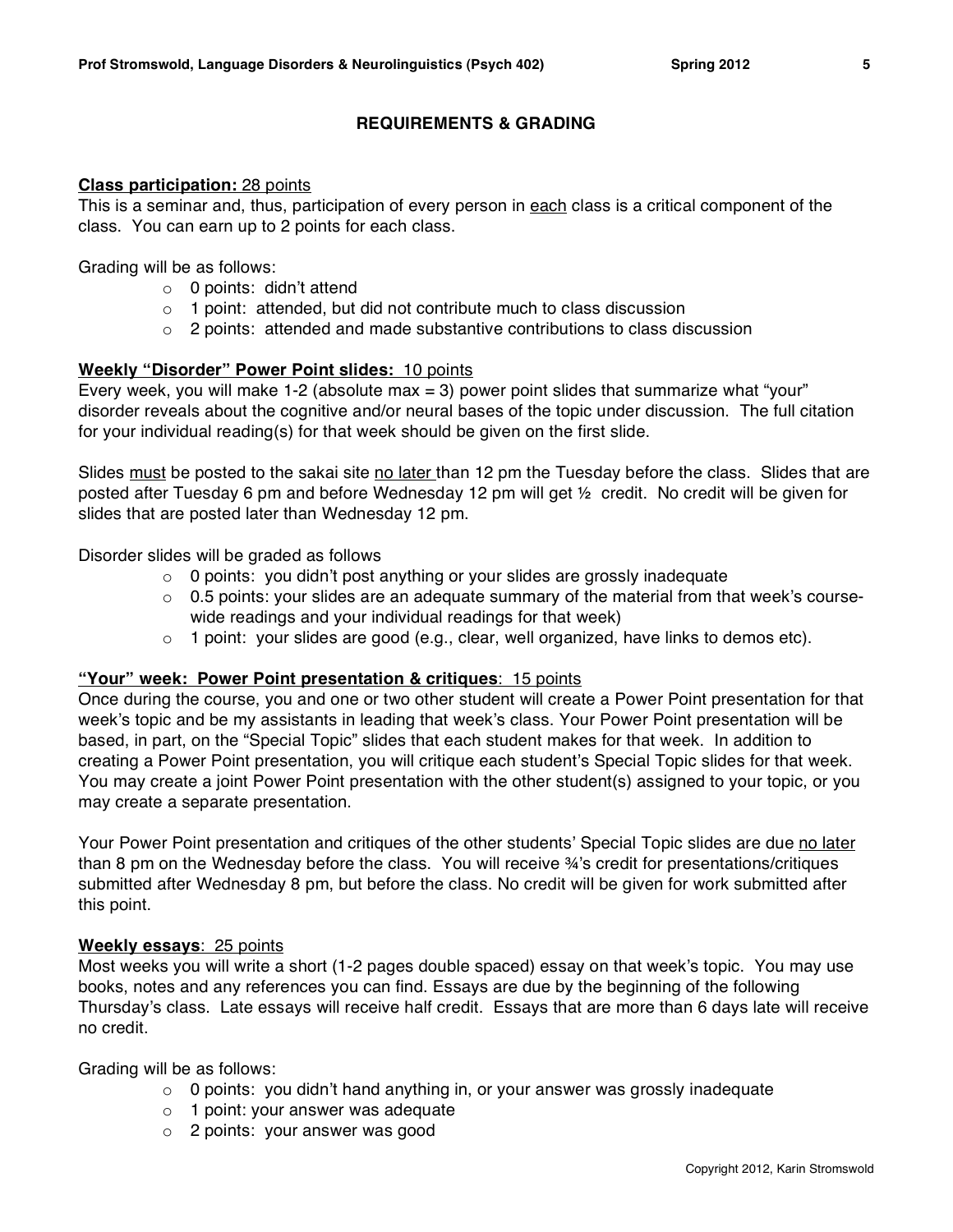### **Final project**: 30 points

Your final project will be about your disorder, but the exact content is open. For example, it can be a broad overview of your Special Topic, an in depth investigation of what your Special Topic reveals about an one aspect of language, or an experiment you would like to conduct about your Special Topic. You will write a paper (10-15 pages) on your topic. In addition, you will give a 15-minute presentation on your project during one of the last 2 or 3 classes. Papers are due no later than Friday May  $5<sup>th</sup>$  at 11:30 pm. Papers that are one day late will receive 34 credit, papers that are two days late will receive 1/2 credit, and papers that are three days late will receive ¼ credit. Papers that are more than 3 days late will receive no credit.

Course grades will be assigned as follows:

A: 90-108 points B+: 85-89 points B: 80-84 points C+: 75-79 points C: 70-74 points D: 60-69 points  $F: < 60$  points

# **PLAGIARISM**

**PLEASE DO NOT PLAGIARIZE.** This is a "writing intensive" course and true to the description, there is a lot of writing in the course (weekly essays, final paper). Because this course fulfills the "writing intensive" requirement for graduation. plagiarism will be taken very seriously. If you are caught plagiarizing an assignment, you will receive a zero for the assignment and for that week's class participation. Depending on the egregiousness of your plagiarism, I reserve the right to lower your final grade beyond the forfeited points, and/or notify your dean about the plagiarism.

# **WHAT IS PLAGIARISM?**

- 1. If you copy word for word something that is in print ANYWHERE (books, journals, popular magazines, on-line. blogs, mailing lists etc.), you are plagiarizing. It is still plagiarism even if you cite the source.
- 2. Taking someone else's words and substituting a word here or there is still plagiarism.
- 3. Paraphrasing someone else's words, but ʻborrowing' their line of argument and reasoning is plagiarism.
- 4. For more guidelines on plagiarism, see http://wire.rutgers.edu/research\_plagiarism.html

**Plagiarism & Power Point Slides.** When it comes to Power Point slides, it isn't always clear what constitutes plagiarism. Here are some rules of thumb:

- 1. It is ok to use other people's slide general layout/templates
- 2. It is ok to use copyrighted scientific figures and images, however you must indicate the source. . In some cases the image may even be the majority of the slide.
- 3. is ok to use copyighted non-scientific images (e.g., generic pictures of people) without attribution.
- 4. It is NOT ok to take someone else's slide outright.
- 5. If the essence of your slide is the same as someone else's, it may be plagiarism even if you have changed the layout, wording and images.

Remember: Plagiarism is stealing. Better to hand in something that is yours but not polished, than to hand in something that is perfect but stolen.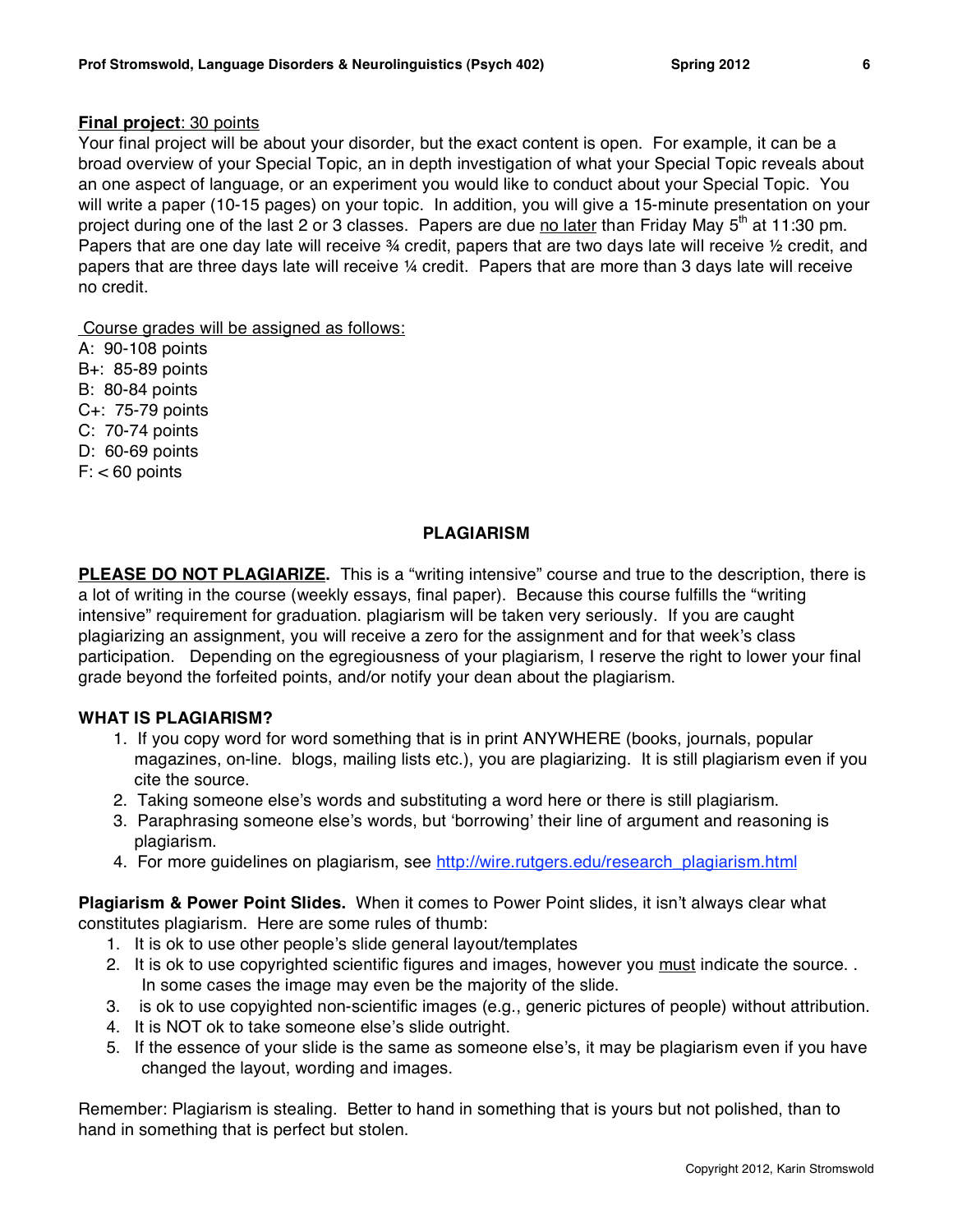# **SOME RESOURCES FROM THE WEB**

Author: Keith Johnson & J. Alex Becker Institution: Harvard Medical School The Whole Brain Atlas: Images, scans, movies etc. of normal & disordered brains http://www.med.harvard.edu/AANLIB/home.html

Author: John W. Sundsten Institution: University of Washington, Seattle. 2-D and 3-D views of the brain from cadaver sections, MRI scans, and computer reconstructions. http://www9.biostr.washington.edu/cgibin/DA/PageMaster?atlas:Neuroanatomy+ffpathIndex:Splash^Page+2

Sundsten & Mulligan's interactive neuroanatomy syllabus: http://www9.biostr.washington.edu/cgibin/DA/PageMaster?atlas:NeuroSyllabus+ffpathIndex:Splash^Page^Syllabus+2

Talking Brains http://www.talkingbrains.org/

National Institute of Deafness and Other Communication Disorders http://www.nidcd.nih.gov/Pages/default.aspx

National Institute of Neurological Disorders and Stroke http://www.ninds.nih.gov/

American Speech and Hearing Association http://www.asha.org/

Linguistic Society of America http://www.lsadc.org/info/ling-index.cfm

Language log http://languagelog.ldc.upenn.edu/nll/

Cognitive Neuroscience Arena (click tab on top of page, and then go to bottom of page to see the results) http://www.cognitiveneurosciencearena.com/

Handbook of Neuroscience for the Behavioral Sciences http://onlinelibrary.wiley.com.proxy.libraries.rutgers.edu/book/10.1002/9780470478509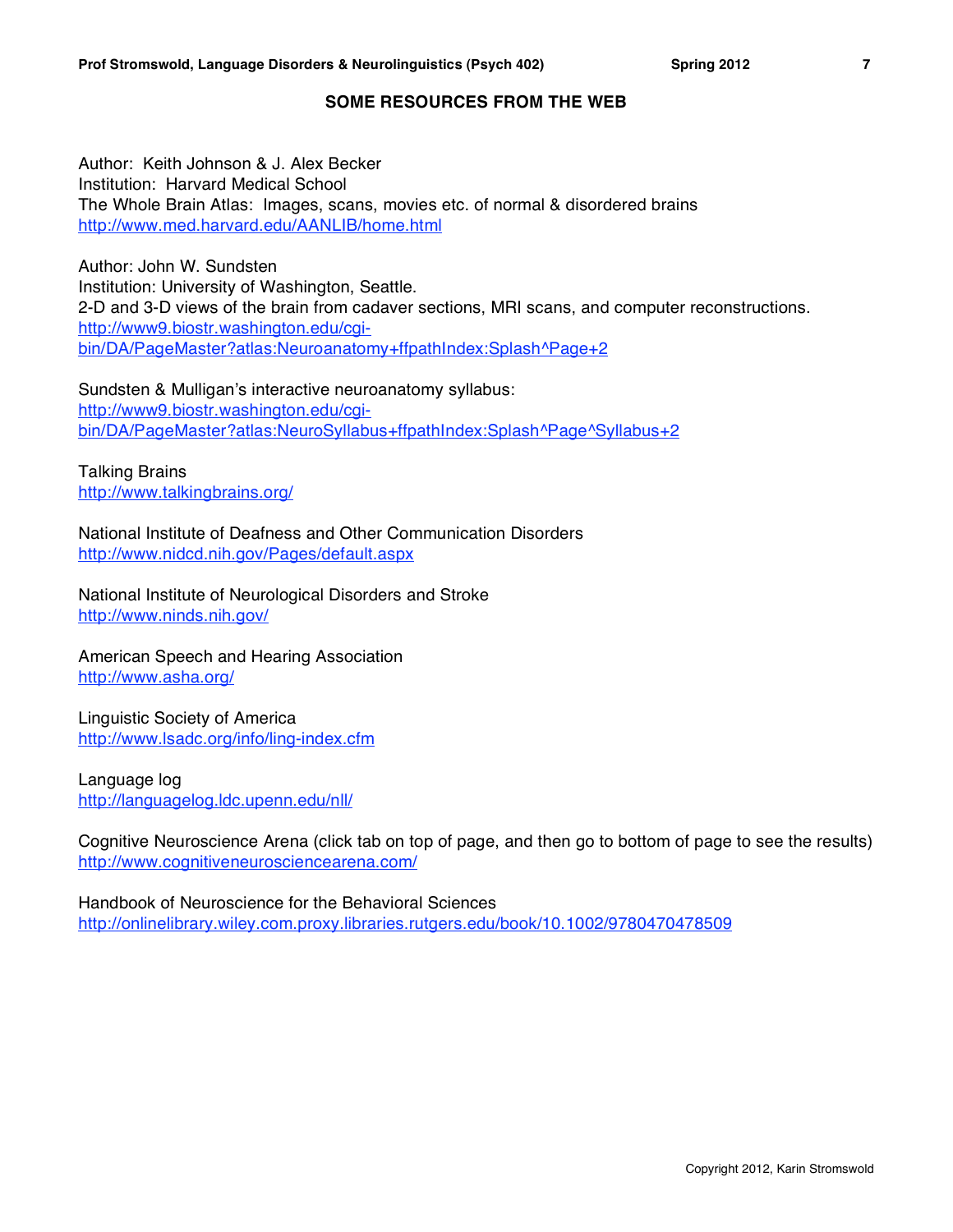# **FINDING SPECIAL READINGS**

[You can get an overview on how to find an article at RU, by going to the following URL] http://www.libraries.rutgers.edu/rul/how\_do\_i/find\_an\_article.shtml

# **1) Do a search of the library's indexes and database.**

- 1. Go to the following URL: http://www.libraries.rutgers.edu/rul/indexes/findarticles.shtml
- 2. Go to the link that says "Indexes and Databases" http://www.libraries.rutgers.edu/rul/indexes/indexes.shtml This lists all of the indexes and databases that RU subscribes to in alphabetic order and by subject.
- 3. For most of you, the most relevant databases will be: PsycInfo: http://www.libraries.rutgers.edu/rul/indexes/search\_guides/psycinfo.shtml Medline: http://www.libraries.rutgers.edu/rul/indexes/search\_guides/medline.shtml It is also not a bad idea to check the "by subject" to see if there are any additional or more specialized databases you should search.
- 4. Once you choose your database, login in by hitting the CONNECT button. You will be prompted to provide keywords or phrases.
- 5. The default search is a Keyword search. If "Map terms onto subject headings is "clicked", your terms will be used to find matching subject headings, a strategy that sometimes is useful when you are just beginning
- 6. If you want to search for a particular author, click the author icon, and then provide the last name of the author and the author's first initial.
- 7. If you "unclick" "map term to subject heading", the system will yield matches where that word appears in the journal title, author, journal title or abstract.
- 8. If you get too many hits, you can use the "LIMIT" function to limit your search to particular years, articles with abstracts, review articles, age groups, population groups (e.g., animals vs. humans), publication type etc. For example, if you merely search for "autism" on PsycInfo, you will get 16155 hits … far too many to even read the abstracts of. But let's say I am interested in animal models of autism, and only want articles written in English, with an abstract. By limiting my search to English, abstract and animal, I get a semi-manageable 205 hits.
- 9. Another strategy for when you get too many hits is to use the COMBINE function to combine the results of two or more searches. For example, on PsychInfo, combining the searches for "autism" with "genetics" yields too msny hits. Combining "autism", "genetics" and "twin" will pick out the articles that have all 3 words, in this case a manageable number of hits.
- 10. Once you have found a reference for something that appears in a journal, see if Rutgers has an electronic version of the journal by going to the following URL: http://www.libraries.rutgers.edu/rul/rr\_gateway/ejournals/ejournals.shtml Most of the time you will be interested in electronic journals, not electronic government journals.
- 11. Even if the RU Library does not have the electronic version of the journal, they may have a hard copy version of the journal. You can check this by going to: http://www.libraries.rutgers.edu/rul/how\_do\_i/subscribes.shtml
- 12. A good summary of databases available to Rutgers students can be found at the following URL and its links: http://libquides.rutgers.edu/referencecontents

**2) Searchlight.** Use the RU library's "searchlight" function (which includes Web of Science) at the following URL: